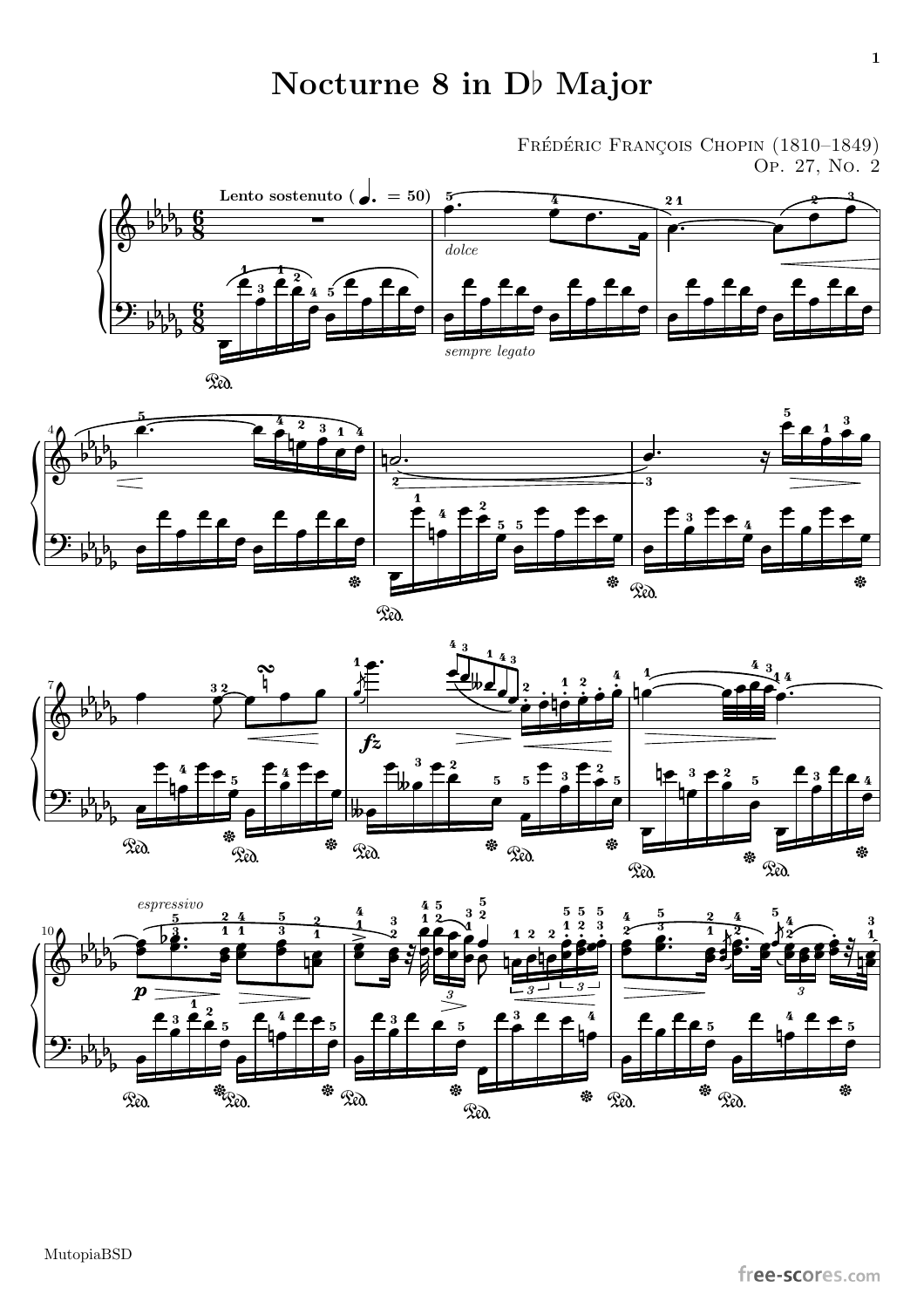![](_page_1_Figure_0.jpeg)

![](_page_1_Figure_1.jpeg)

![](_page_1_Figure_3.jpeg)

![](_page_1_Figure_4.jpeg)

![](_page_1_Figure_5.jpeg)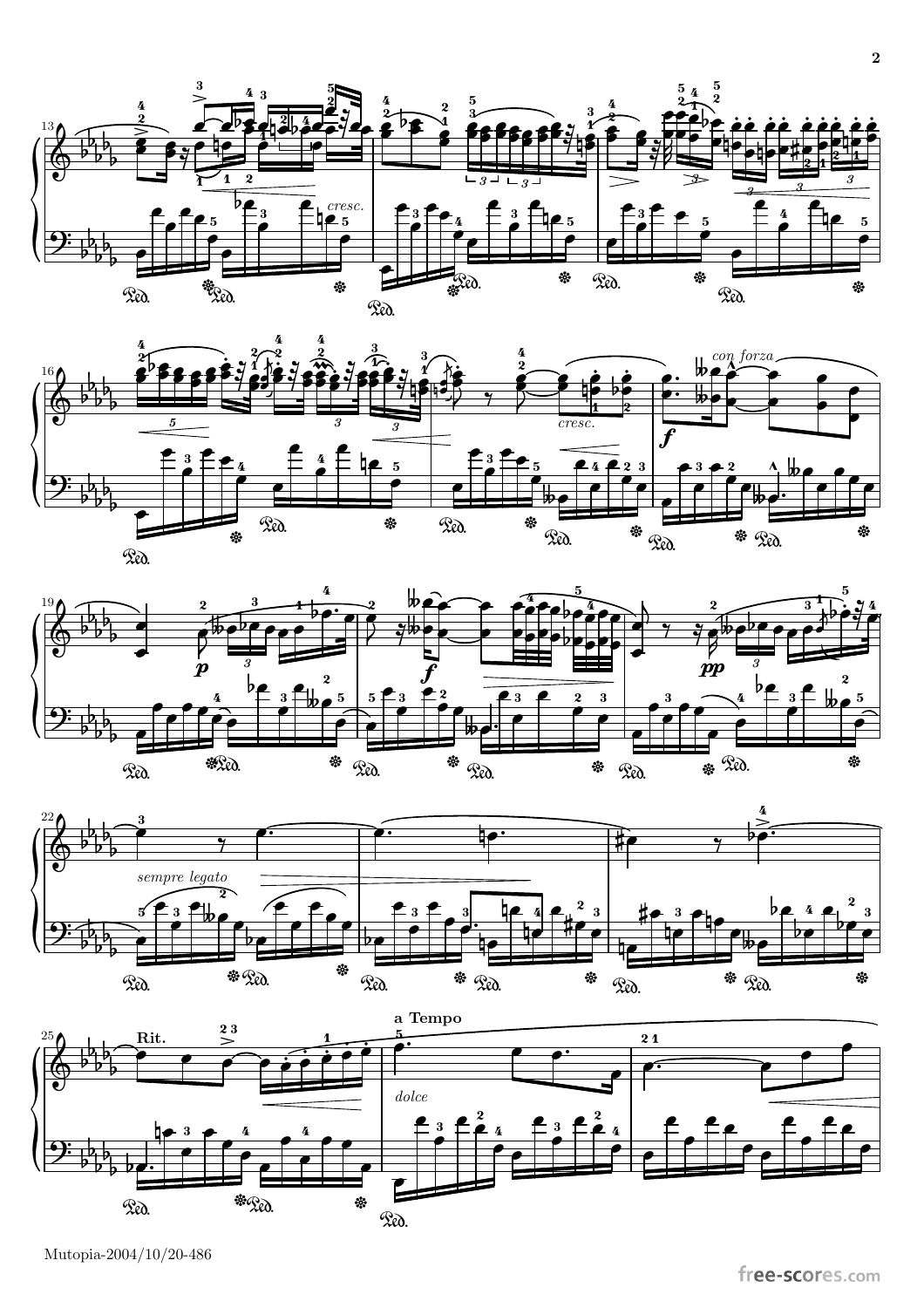![](_page_2_Figure_0.jpeg)

![](_page_2_Figure_1.jpeg)

![](_page_2_Figure_2.jpeg)

![](_page_2_Figure_3.jpeg)

Mutopia-2004/10/20-486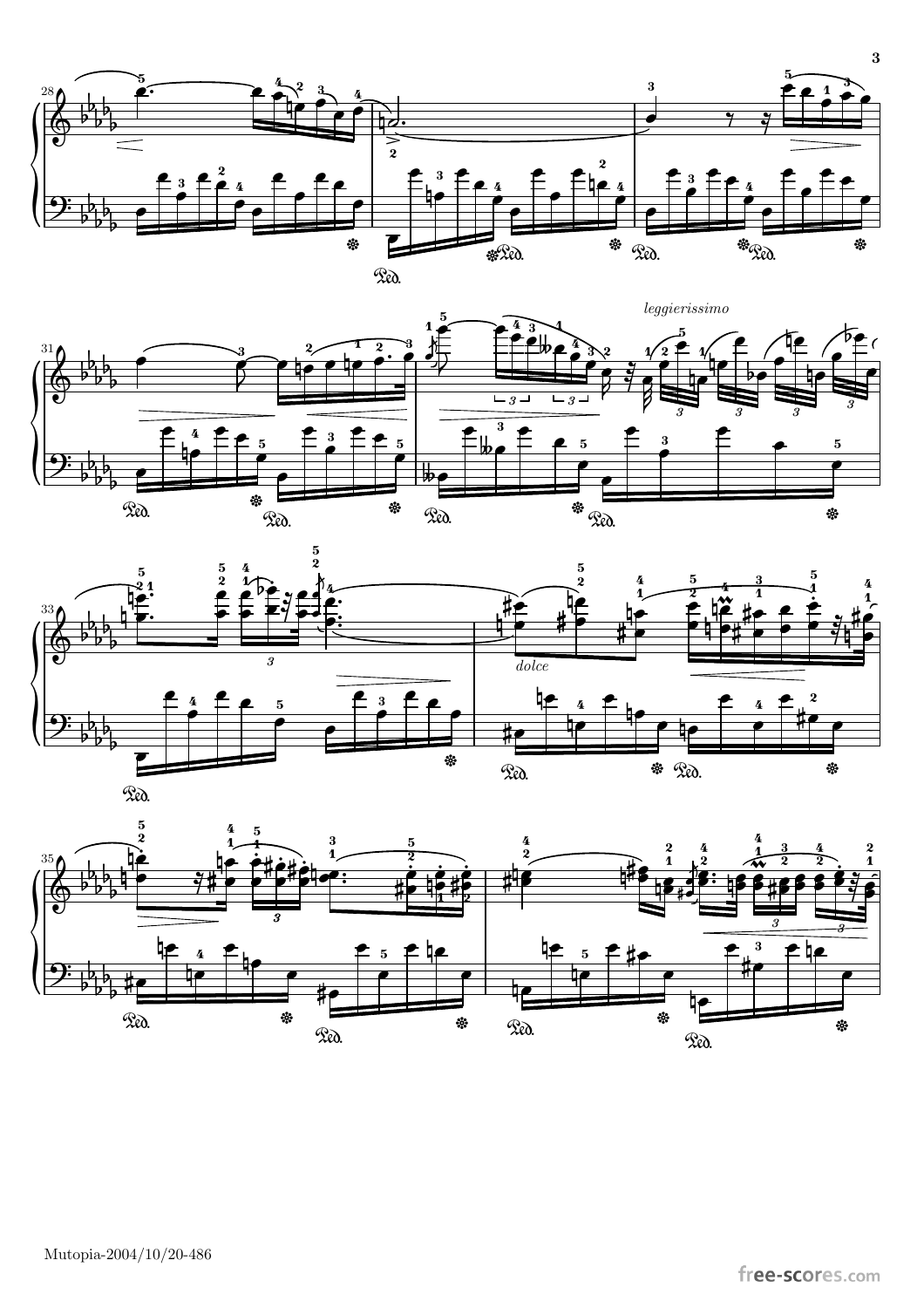![](_page_3_Figure_0.jpeg)

![](_page_3_Figure_1.jpeg)

![](_page_3_Figure_2.jpeg)

![](_page_3_Figure_3.jpeg)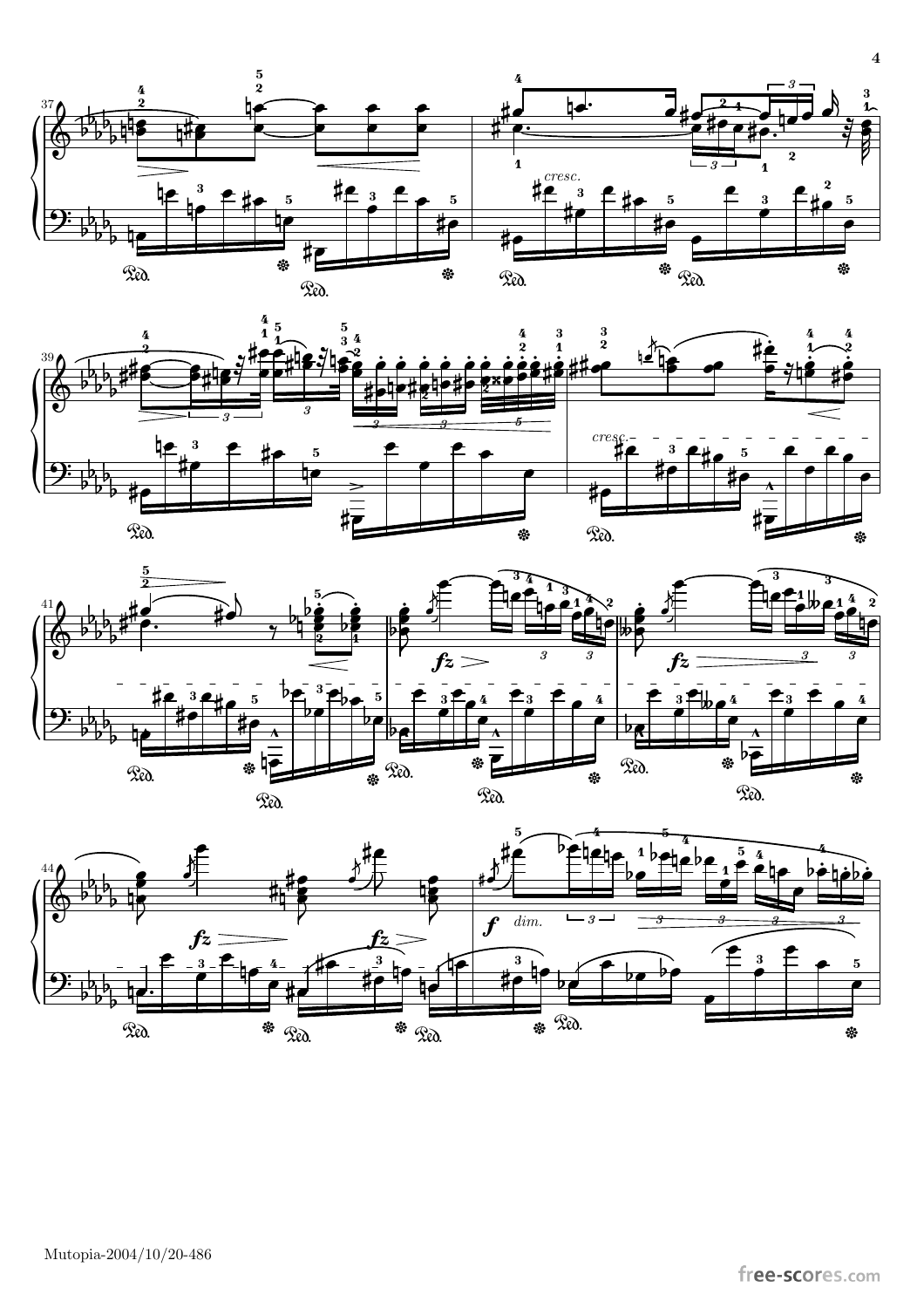![](_page_4_Figure_0.jpeg)

![](_page_4_Figure_1.jpeg)

![](_page_4_Figure_2.jpeg)

![](_page_4_Figure_3.jpeg)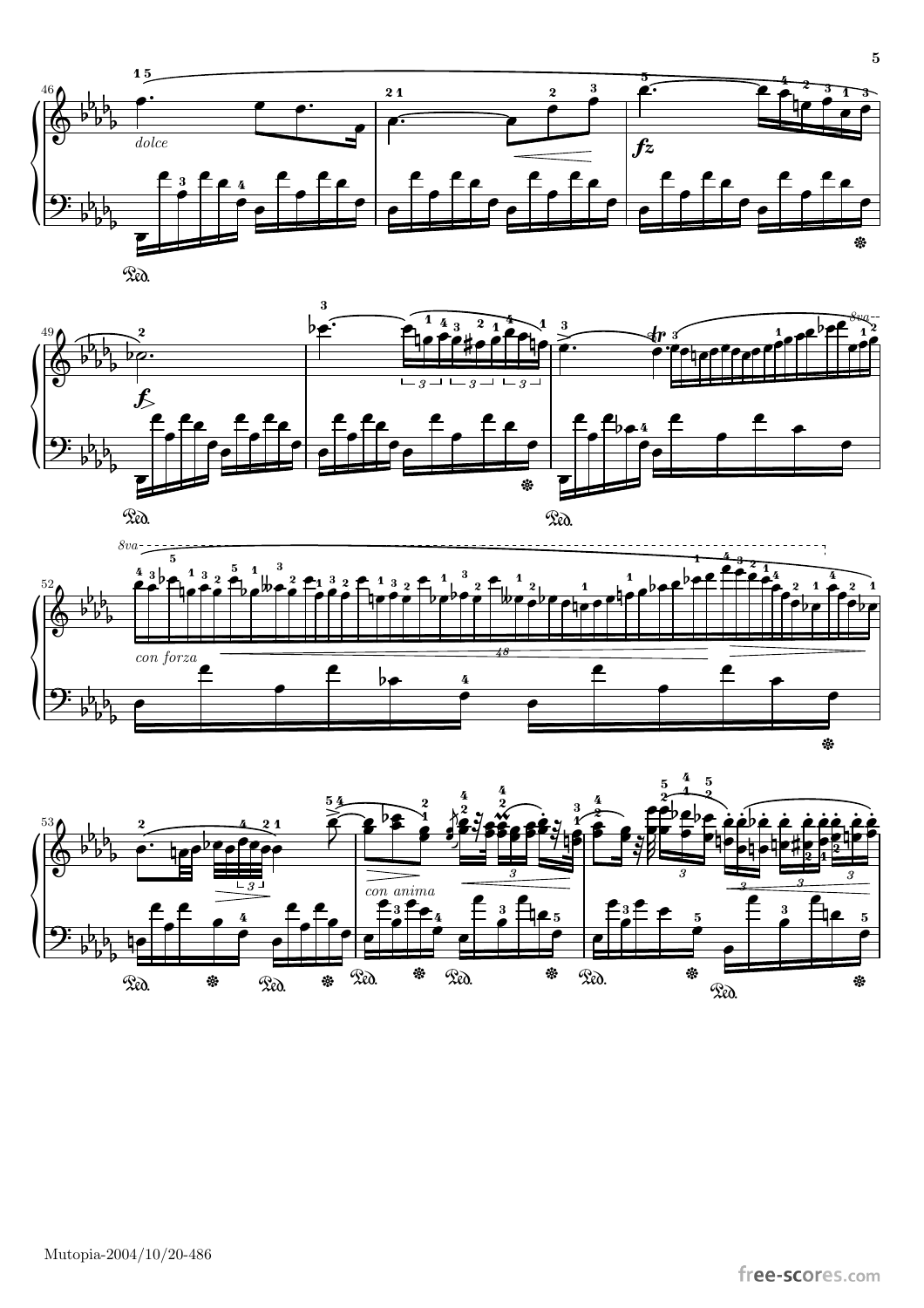![](_page_5_Figure_0.jpeg)

![](_page_5_Figure_1.jpeg)

![](_page_5_Figure_2.jpeg)

![](_page_5_Figure_3.jpeg)